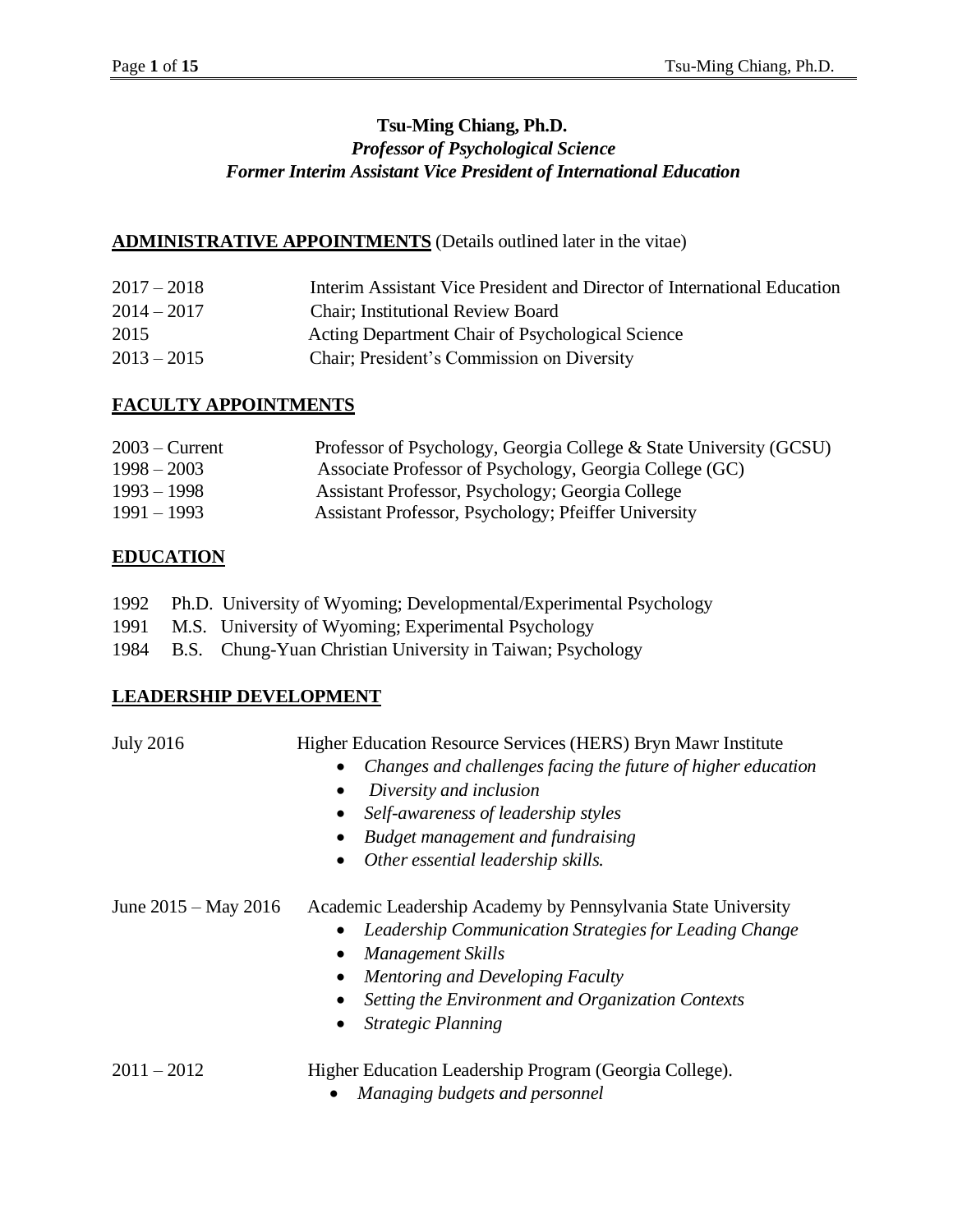• *Diversity, inclusion and legal issues*

## **Co-Chair Assessment Task Force for the Council on Undergraduate Research (CUR)**   $(2016 - 2018)$

- Provide leadership on assessment initiatives
- Completed an Assessment White Paper to champion for undergraduate research initiatives to national legislators
- Develop an assessment resources platform for CUR members in *Higher Logic*, an online community for CUR members.
- Explore and design assessment tools for various types of institutions to conduct their campus assessments.

#### **Director of Social Emotional Lab** (2000 – present)

- Successfully secure more than 20 grants and Technology Fees (more than \$35,000) to purchase equipment for Social Emotion Lab, and to fund graduate assistants or undergraduate assistants.
- Mentoring more than 600 undergraduate researchers with 7-10 local, regional and national conference presentations annually, a total of more than 100 presentations and publications combined (details are listed later).
- Coordinate the lab and community and develop service-learning opportunities for students.
- Develop intervention programs for at-risk children

## **Interim Assistant Vice President and Director of International Education Center (IEC)** (2017-2018)

- Provide campus-wide leadership in managing, coordinating and developing international education programs.
- Balance operating budget for the first time in years for IEC. Manage and set up spending criteria for multiple accounts associated with international education.
- Successfully championed and gained back the full operating budget for IEC based on data analyses and 10-year budget cycles research.
- Funds raising for IEC: working with GC advancement office, hosting a reception for donors before the annual international dinner. IEC recently received 1.5 million donations to fund scholarships.
- Work collaboratively with other faculty, Institution Research (IR) office, legal office, and administrators to develop and implement policies and guidelines governing international education to meet compliance regulations to keep students safe.
- Supervising staff in the IEC in meeting the University mission to promote the internationalization of the curriculum, services, programs, and activities.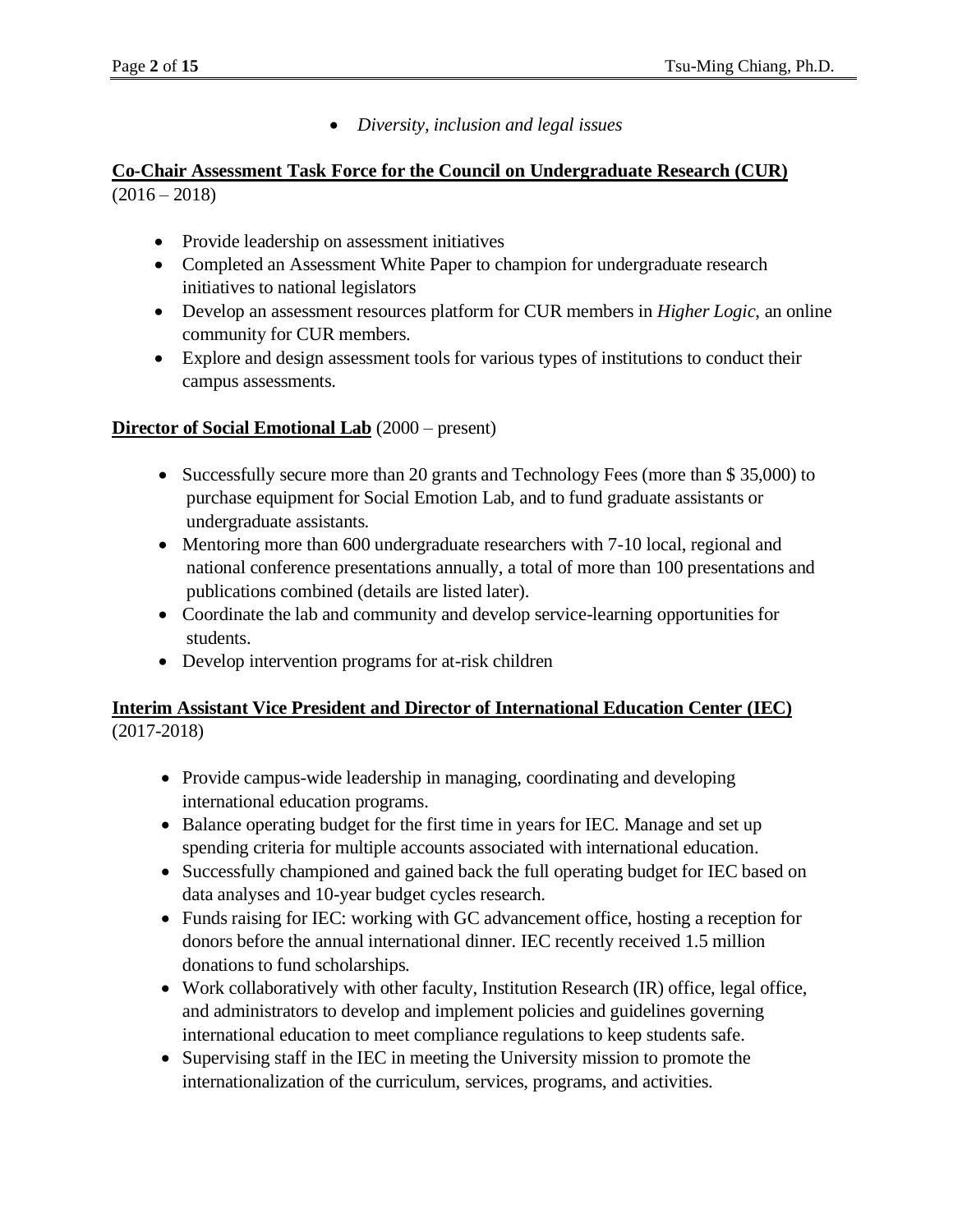- Provide annual staff evaluations with constructive feedbacks to build office culture with respect and collegiality.
- Submit year-end budget requests to update the technology for the office and annual reports for the International Education Center.
- Chairs the International Education Committee, Study Abroad Scholarship subcommittee, International Student sub-committee and committees related to International Education.
- Represent Georgia College in its relationships and contacts with University System offices, committee councils, international consortia, and other international institutions.
- Oversees the planning and direction of study abroad programs for students and exchange programs for students and faculty through various agreements.
- Oversees recruitment, admission, academic and language support and advisement of international students in cooperation with other university officials.
- Report to Senior Associate Provost in Academic Affairs and work closely with Academic Deans, and Vice President of Students and Associate Vice President for Enrollment Services.

## **Chair of Institutional Review Board** (2014 – 2017)

- Chaired and coordinated a campus-wide unit of nearly 20 members representing four colleges, external agents, Institutional Research, and the legal office.
- Reviewed, distributed and approved research proposals.
- Designed and developed an in-house IRB submission system with data analytics functions to replace a contracted IRBnet. It resulted in closer to \$ 30,000 savings for GC in the first four years. The system is still in use with additional funds saved.
- Restructured the IRB board to increase efficiency and reduce members' review loads.
- Established a timeline for weekly review cycles to guide an efficient process of research submissions and reviewer's feedback, to ensure prompt feedback from the IRB board.
- Developed an IRB member handbook.
- Developed the  $1<sup>st</sup>$  Policy and Procedure documents by working with different stakeholders.
- Developed contents, guidelines, tutorials and IRB submission templates for Georgia College IRB webpage as the web content manager.
- Organized and hosted the first two annual IRB retreats in spring 2016-2017 for team building and completion of Policy and Procedure documents.

## **Chair of President's Commission on Diversity** (2013 to 2015)

- Assisted in developing a university Diversity Action Plan.
- Worked with faculty and staff members across campus and facilitated dialogues on campus diversity issues.
- Reported periodically to the university president about the diversity issues and work.
- Assisted in the development of the first 5-year Diversity Action Plan (2014-2019).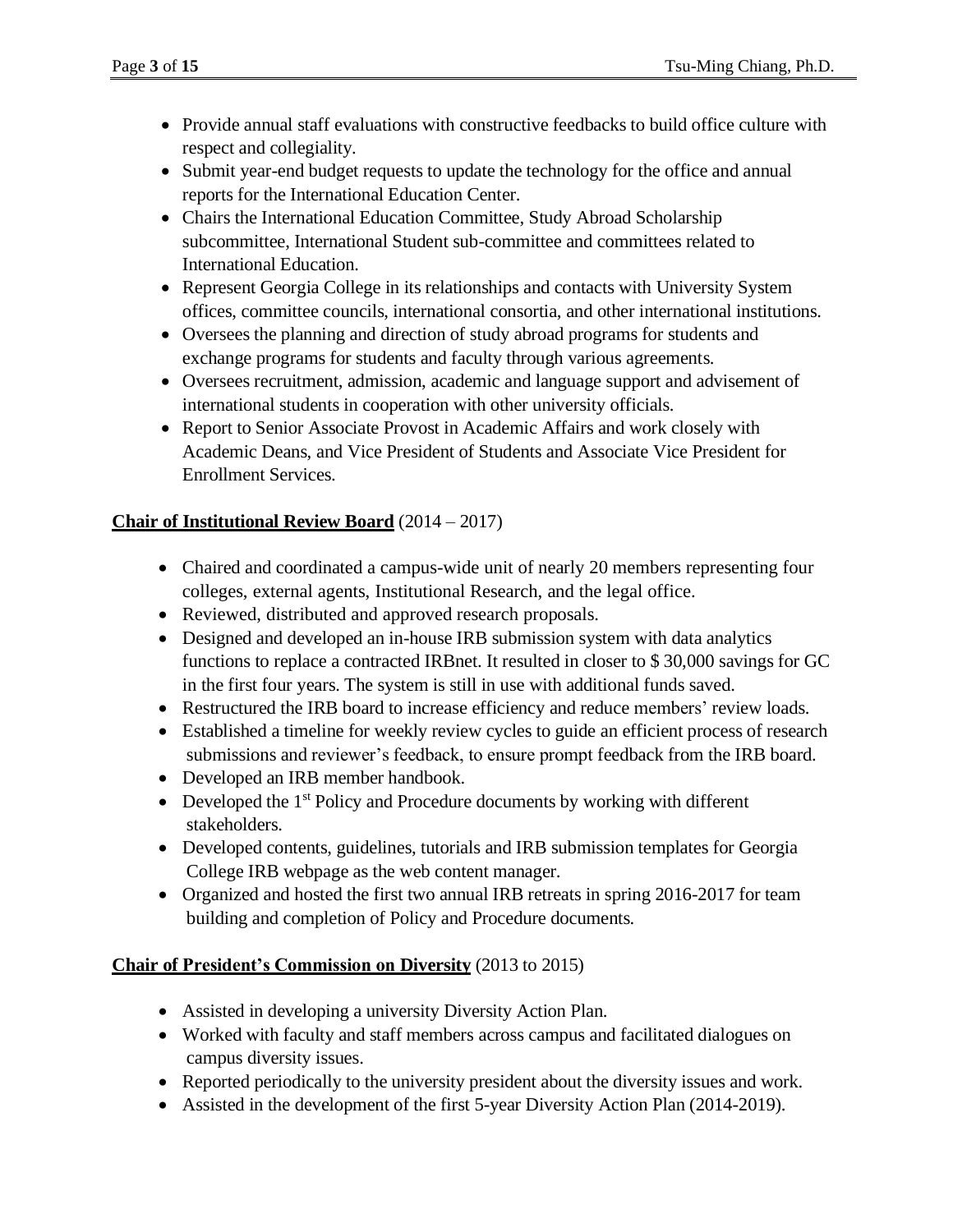- Organized two annual retreats for team building and developing action plans.
- Developed four steering committees in line with the four areas in the GC Diversity Action plan: Student, Curriculum, Faculty/Staff and Campus Climate.
- Advise incoming chairs as a Chair Council continuously.

#### **Acting Department Chair while Department Chair was on research leave** (2015)

- Managed a department of 12 full-time faculty, an adjunct faculty, one staff, and more than 325 majors and minors.
- Managed departmental budget. Assisted the department in securing additional year-end funds (\$5,764) for equipment and software purchases for faculty.
- Managed personnel time cards bi-weekly and monthly with pay schedules.
- Day-to-day departmental operations: handling complaints from students to faculty members, funds requests, equipment purchases, and requests from programs abroad.
- Worked with the Dean and Chair's Council to address issues in the universities.
- Worked with curriculum and scheduling committees to plan courses for future terms.
- Organized and hosted events including Psychology Day and special speakers.

## **Chair of Global Citizen Scholarship committee** (2015)

- Establish the goals and structure of the committee
- Developed criteria, rubric and an assessment tool for a newly developed scholarship.
- Served in the first committee to interview and select the student candidates.

## **Established an Exchange Program Between Georgia College and University of Taipei (2012)**

- Established an exchange program between GC and the University of Taipei to promote international education in December of 2012. As a result, eleven students from the University of Taipei have studied at GC since 2013.
- An updated MOU was signed in 2018 when the  $1<sup>st</sup>$  Taiwan Study Abroad took place.
- Led a study abroad program in summer 2018 and took 10 GC students to study abroad in Taiwan to understand and appreciate cultural differences.

## **Co-Director of Study Abroad Program**

- Design and implement a new study abroad program by pairing American students with Taiwanese students with a "buddy system" in 2018 Taiwan Study Abroad program.
- Teach eight study abroad programs in 7 countries (England, Russia, Italy, Ireland, France, Spain, and Taiwan) .

## **ADDITIONAL PROFESSIONAL DEVELOPMENT [2013-2020]**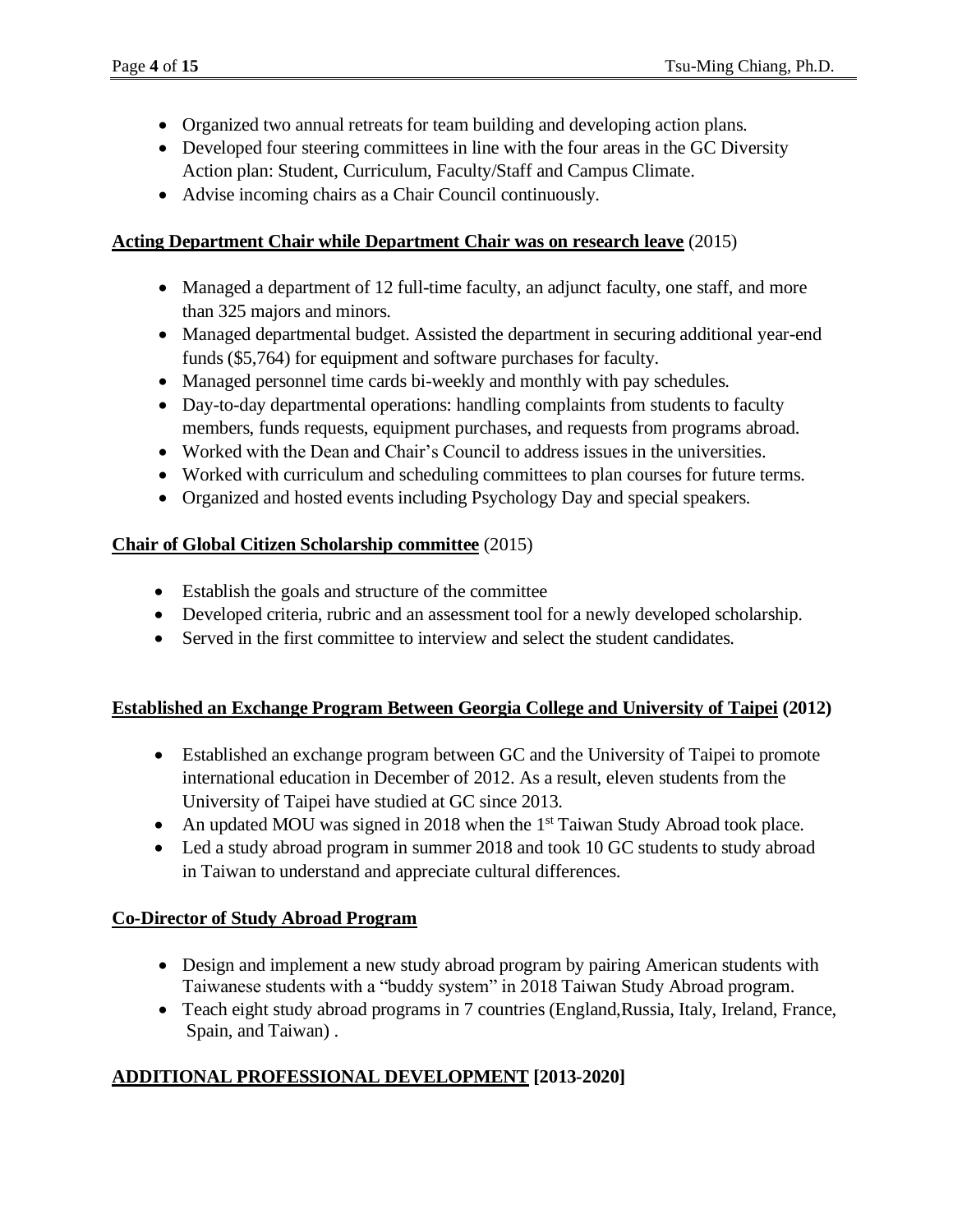| 2020 | Attend AAC&U annual meeting in learning issues in Higher Education.                                                                                                                                          |
|------|--------------------------------------------------------------------------------------------------------------------------------------------------------------------------------------------------------------|
|      | Attend two of the GC Center for Teaching and Learning workshops – Using Video in<br>teaching; Video recording solutions using Kaltura and WebEx;                                                             |
| 2019 | Attend Grant Workshop by Hanover Research;                                                                                                                                                                   |
|      | AAC&U Webinar: Global Learning Matters: Curricula, Careers, and New Perspectives<br>from Global Health                                                                                                       |
|      | Southeastern Psychological Association Conference, March 20-23, Jacksonville, FL                                                                                                                             |
|      | Council on Undergraduate Research (CUR) Annual Business Meeting, June 25-27, Ohio                                                                                                                            |
| 2019 | Participate in the University System of Georgia Inaugural Faculty Learning Community<br>(FLC) in Mindset and Inclusive Pedagogy.                                                                             |
|      | Attended a Mindset workshop in Macon, hosted by the University System of Georgia.                                                                                                                            |
| 2019 | Attend and present at the Association of American Colleges and Universities (AACU)<br>conference in Atlanta, Georgia, January 23-26.                                                                         |
| 2018 | Institute on Initiating and Sustaining Undergraduate Research Programs (ISURP) hosted by<br>Council on Undergraduate Research (CUR) and University of Central Florida, Jan 19-21.                            |
| 2018 | Attend sessions AACU conference. Washington DC, January 24-27.                                                                                                                                               |
| 2018 | Attend sessions of Association of International Education Administrators (AIEA)<br>conference, Washington DC, Feb 20-23.                                                                                     |
| 2018 | Present and attend Southeastern Psychological Association (SEPA) conference, Charleston,<br>SC, March 7-10.                                                                                                  |
| 2018 | Attend Council on Undergraduate Research (CUR) as an elected councilor for annual<br>business meeting and present 4 panel presentations at biennial CUR conference, Crystal<br>City, VA, June $28 -$ July 3. |
| 2017 | Attend training workshop in Transforming Undergraduate Research Culture and Curricula<br>(TURCC) Institute hosted by Council on Undergraduate Research (CUR) at New Jersey<br>City College, April 21-23      |
| 2017 | Attend Quality Matters (QM) workshop, a national benchmark for online course design.<br>QM Certificate awarded to apply the QM Rubric to online courses                                                      |
| 2017 | Attended and presented at the Undergraduate Research Program Director meeting hosted by<br>CUR in Flagstaff, Arizona.                                                                                        |
|      |                                                                                                                                                                                                              |

2016 National Institute on Teaching of Psychology; St. Petersburg, FL.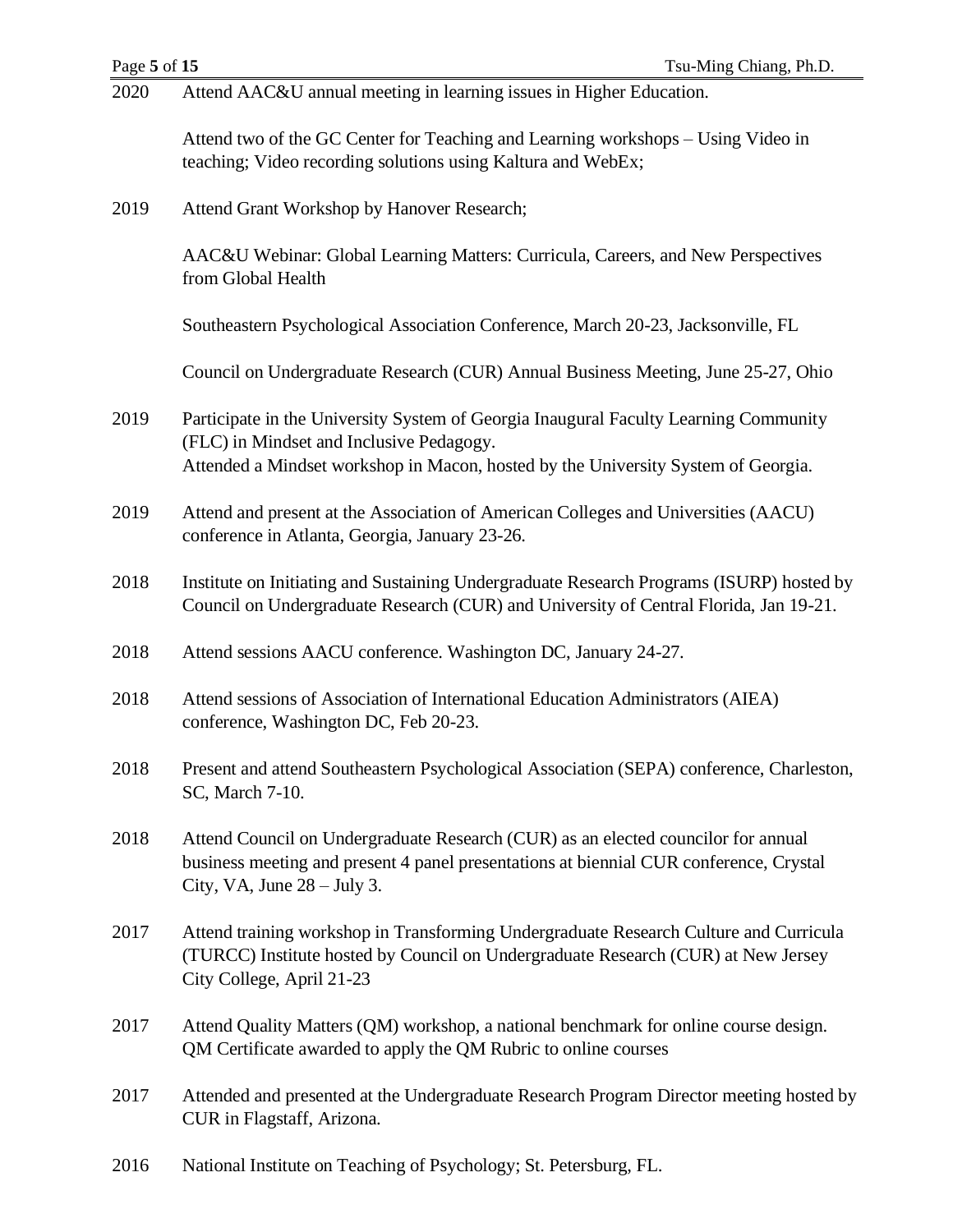Council on Undergraduate Research Business Meetings and Conference

- 2015 National Multicultural Conference and Summit (NMCS) held in Atlanta, Georgia by Psychological Association Divisions to embrace diversity, and reflect on the intersections of oppression and privilege
- 2013-15 National Conference on Race and Ethnicity (NCORE); National Conference on Human Development; National Conference on Youth at Risk. USG Diversity Summit
- 2013,15 Teaching Institute workshops and research sessions hosted by Biennial Conference of Society for Research in Child Development (SRCD), Seattle WA and Philadelphia, PA
- 2013-15 Diversity Summit held by University System of Georgia Board of Regent

#### **ACADEMIC SERVICE [2015 till now]**

- 2020 Chair; search committee for the Research Manager for the Deal Literacy center
- 2019 Search committee member for the director of Georgia College Montessori Academy.
- 2019 Search Committees for research director of Sandra Deal Literacy Center in Spring; Chair the search for the associate research director of the Deal center in Fall 2019
- 2019 A member of Sandra Deal Literacy Center Research Advisory Sub-committee
- 2019 Serve as a member of the Advisory Board for the GC Montessori Academy
- 2019 Participated in the 1<sup>st</sup> and 2nd Faculty-Student Research Round-up: talking to first-year students who may become potential undergraduate researchers from different disciplines.
- 2019 Serve as an elected councilor for Psychology division; a committee member for communication sub-committee for the division; and advisory committee for CUR journal
- 2019 Served as a judge for the GC Presidential Scholarship.
- 2018 Present two workshops on Integrating Undergraduate Research in Courses (10/24) and Study Abroad programs (11/14) hosted by the Center of Teaching and Learning.
- 2018 Faculty mentor in MURACE student circle in guiding interdisciplinary research.
- 2018 Chair Professional Learning Community (PLC) in Study Abroad/Away; member in Mentored Undergraduate Research (MURACE) PLC group.
- 2018 Served as a faculty representative in addressing parents in a workshop and a judge for GC Presidential Scholarship.
- 2018 Assist GC President, Dr. Dorman, and Provost, Dr. Brown, in corresponding with the University of Taipei in celebration of their university establishment.
- 2018 Served in Strategic Enrollment Management Task Force Committee
- 2018 Served in Academic Leadership team
- 2017 Chair the Georgia College Assessment Task Force for Mentored Undergraduate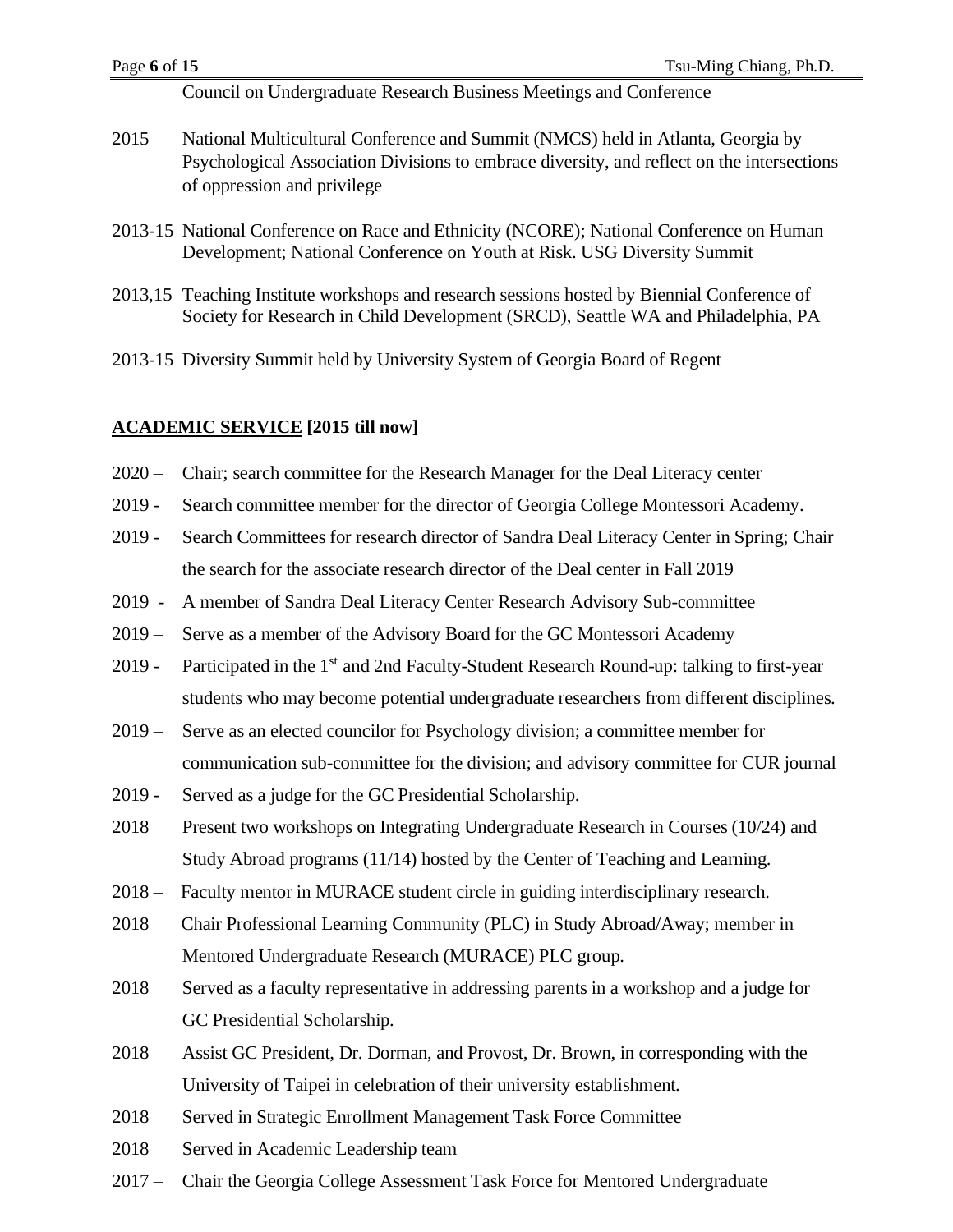| Page 7 of 15<br>Tsu-Ming Chiang, Ph.D. |                                                                                   |  |  |
|----------------------------------------|-----------------------------------------------------------------------------------|--|--|
|                                        | Research and Creative Endeavor (MURACE)                                           |  |  |
| 2017 -                                 | A member of MURACE Co-Curricula committee of Liberal Arts Council                 |  |  |
| 2017                                   | Selected as one of the final two candidates to stand for election to serve as CUR |  |  |
|                                        | Secretary and a member of the CUR Executive Board                                 |  |  |
| $2016 - 2018$                          | Served as a Co-Chair of CUR Assessment Task Force                                 |  |  |
| $2015 - current$                       | Elected CUR councilor in Psychology division.                                     |  |  |
| $2015 - 2016$                          | Student Quality and University Distinction Strategic Planning Committee           |  |  |

# **HONORS [ 2013 – 2017]**

| 2017      | Excellence in University Service Award from the College of Arts and Science    |
|-----------|--------------------------------------------------------------------------------|
| 2016      | Named by GC senior student-athlete, Dylan Cook as the most influential faculty |
|           | in his college life. LA Dodger recruited Mr. Cook in June.                     |
| 2015-2017 | Nominated twice (2016, 2017) for Excellence in University Service Award by     |
|           | the department; named by GC senior student-athlete, Emily Aardema, as the      |
|           | faculty member who has made an impact in her academic life at GC.              |
| 2014      | Lifetime Honor Member of Eta Sigma Alpha nominated and selected by Honors      |
|           | <b>Students</b>                                                                |
| 2012-2014 | Undergraduate Research Mentor Awards (for all three years the award was        |
| given)    |                                                                                |
| 2013      | Nominated for the Best Research Paper Award by the Southeastern                |
|           | <b>Psychological Association</b>                                               |

# **PROFESSIONAL MEMBERSHIPS**

| $2017$ – current | Association of American Colleges and Universities (AACU)                 |
|------------------|--------------------------------------------------------------------------|
| $2017$ – current | Association of International Education Administrators (AIEA)             |
| $1988 -$ Current | Society for Research in Child Development (SRCD)                         |
| $2013$ – Current | Southeastern Psychological Association (SEPA)                            |
| 2014 to Current  | Council on Undergraduate Research (CUR)                                  |
| 2015             | American Psychological Association, Division 2 (Teaching of Psychology); |
|                  | Division 35 (Asian Pacific American Women); 42 (Ethnic Minority Issues)  |
| 2014             | Society for Research in Human Development                                |
| $2000 - 2010$    | International Association for Cross-Cultural Psychology                  |
|                  |                                                                          |

**PUBLICATIONS** (25 publications with 17 with student collaborators. Selected from 2013)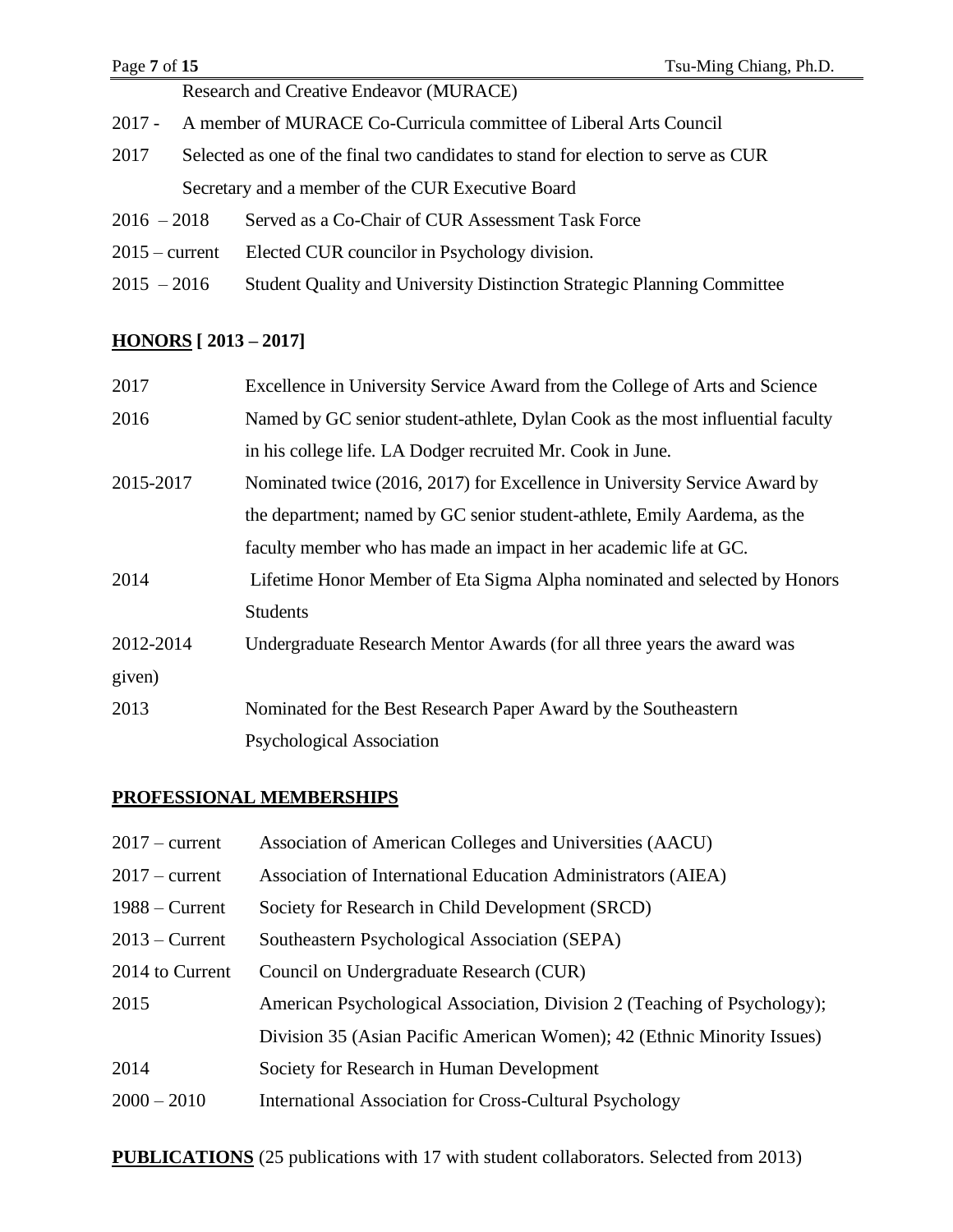Chiang, T. Yao, J. (2020). Transformative Learning Experiences through Short-term Study Abroad programs. The Journal of Transformative Learning accepted the manuscript.

Altman, J. Chiang, T., Hamann, C., Makhluf, H. Peterson, V., Orel, S. (2019). Undergraduate Research Provides a Roadmap to Meet Future National Needs and to Compete in a World of Change. A white paper published by Council on Undergraduate Research (CUR)

Chiang, T. Yao, J (2018). Infuse Cross-Cultural Undergraduate Research into Study Abroad Courses. A concept paper accepted by the Journal of Transformative Learning.The manuscript issubmitted for further review.

Chiang, T. (2016). Conducting Undergraduate Research through Partnership with Local Head-start Programs. *Undergraduate Research Collaborations: Partnering for High Impact,* CUR Quarterly, Summer 2016.

Chiang, T. (2013). New Connection with Taiwan and China. Published in Terra Nostra, Spring.

## **CONFERENCE PRESENTATIONS (Selected from 2015 - current)**

More than 250 Presentations, most of them in collaboration with GC students are marked in **bold**

Chiang, T. (2020). The Pathway to Transformative Leadership. A speaker at the  $2<sup>nd</sup>$  Annual Conference of Women's Leadership Conference *Leading Change.* GCSU.

Chiang, T., Yao, J. (2020). Cost Effective Learning Models to Engage Students for Career Preparation in STEM and Beyond. A round-table presentation presented at the annual meeting of Association of American Colleges and Universities (AAC&U). Washington, DC, January.

Chiang, T., Altman, J., Haeger, H. (2020). Beyond the CUR Whitepaper: the Role of Assessment for Advocacy. A panel presentation accepted for presentation at the biennial conference of Council on Undergraduate Research (CUR).

Chiang, T. (2020). International Partnership and Undergraduate Research Through a Faculty-led Study Abroad Program. A paper presentation accepted for presentation at the biennial conference of Council on Undergraduate Research (CUR).

Chiang, T., Mahabaduge, H., Yao, J. (2020). Serving Community through Undergraduate Research in STEM. A poster accepted for presentation at the biennial conference of Council on Undergraduate Research (CUR).

Chiang, T., DuBose, A. Drives, M. (2020). Adult Attachment Styles in Relation to Childhood Attachment Objects. A paper presentation accepted by the Southeastern Psychological Association, New Orleans.

Pruner, A., Mann, J., Chiang, T. (2020). Children's Screen Time and Behavioral Problems Moderated by the SES. A paper presentation accepted by the Southeastern Psychological Association, New Orleans.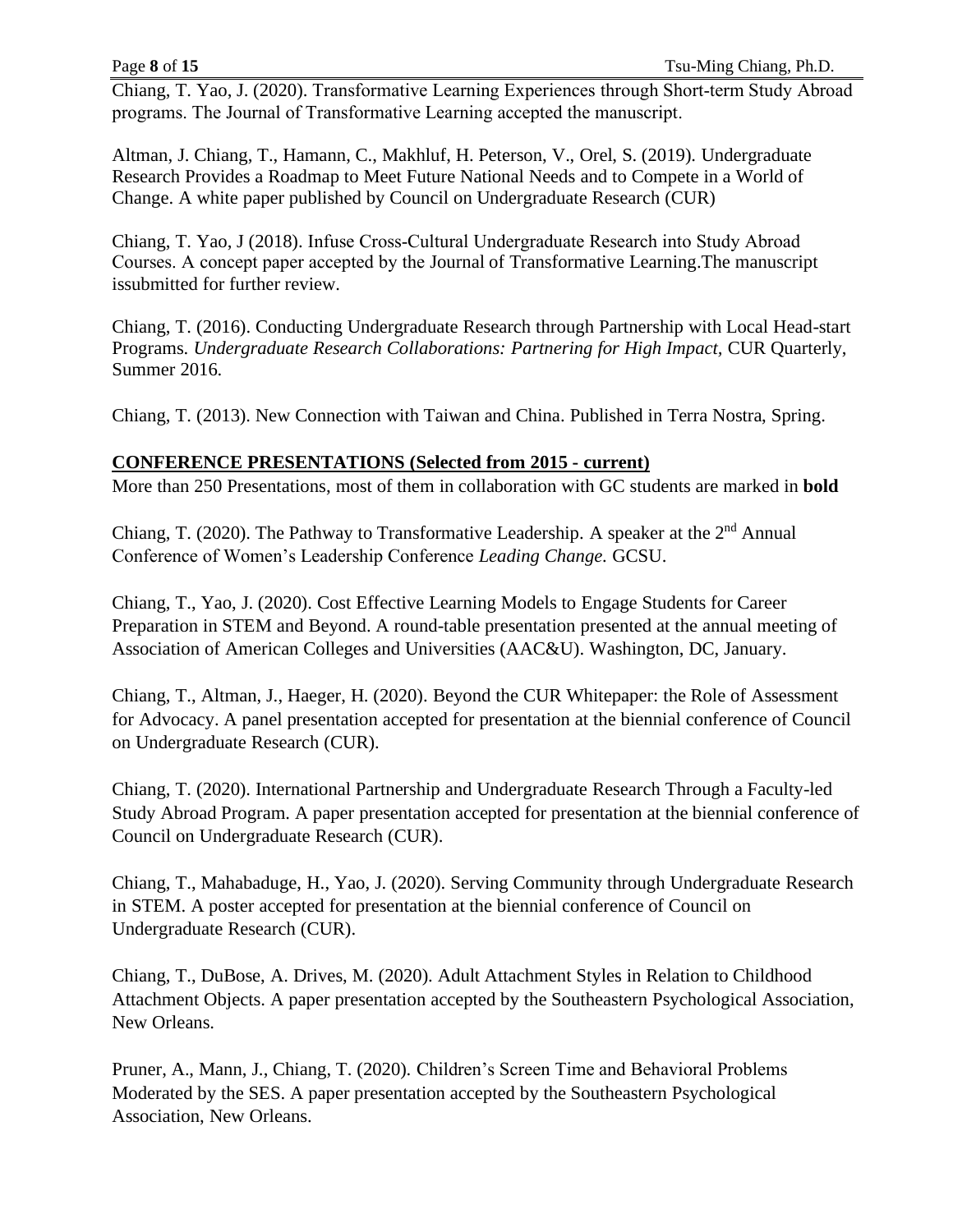Drives, M., DuBose, A., Chiang, T. (2020). Contrasting Perceptions of Children's Behavioral Issues by Teachers Versus Parent. A poster accepted for presentation by by the Southeastern Psychological Association, New Orleans.

Martinez, N., Hicks, A., Chiang, T. (2020). Parental Disciplinary in Relation to Children's Self-Regulation Mediated by SES. A poster accepted for presentation by by the Southeastern Psychological Association, New Orleans.

Kaminer, L., Chiang, T. (2020). Children's Aggression Mediated by Age and Socioeconomic Status. A poster accepted for presentation by by the Southeastern Psychological Association, New Orleans.

DuBose, A., Drives, M., Chiang. T. (2020). Family SES and Parental Perception of Childrens' Aggression. A poster presented at the Georgia State Capitol, selected from the Georgia Undergraduate Research Conference (GRC).

Chiang, T., Sams, D., Massey, K. (2019). Conducting Undergraduate Research through Partnership with Community. A panel presentation presented at the National Council on Undergraduate Research Conference (NCUR) as a Faculty-Administrator Network session. Sams, D., Chiang, T., Massey, K., (2019). Good is the Enemy of Great: Hosting a Regional Conference Trajectory from Good-to-Preeminent. A panel presentation submitted to National Council on Undergraduate Research Conference as a Faculty-Administrator Network session.

Sams, D., Chiang, T., Berman, K. (2019). Processes and Hurdles of a Successful and Growing Mentored Undergraduate Research & Creative Endeavors Program. A poster presented at the Council on Undergraduate Resaerch (CUR) Program Director conference, Columbus, Ohio.

Sams, D., Chiang, T., Mahabaduge, H. (2019) Undergraduate Research Collaboration: Student-Initiated Faculty-Guided Interdisciplinary Research Connections. A poster presented at the CUR Undergraudate Research Program Director Conference (URPD), Columbus, Ohio.

**Cook, G., Pruner, A.,** Chiang, T. (2019). Gender Socialization Mediated by SES and Birth Order. A paper presented at the National Council on Undergraduate Research Conference, April.

**Martinez-Ubay, N., Breitmann, S. Herndon,** L. Chiang, T. (2019). Parental Attributions and Disciplinary Styles in Relation to Child Anxiousness. A paper presented at the National Council on Undergraduate Research Conference, April.

**Groeneveld, R., Gottenberg, J., Logue, T**., Chiang, T. (2019). The Relationship Between Child's Toy Selection and Anger: Then and Now. A paper presented at the National Council on Undergraduate Research Conference (NCUR), April.

**Taylor, S. Kaminer**, L, Chiang, T. (2019). Aggression in American Versus Taiwanese Children. A poster presented at the National Council on Undergraduate Research Conference, April.

**DuBose, A., Drives**, M. Chiang, T. (2019). Gender Differences in Parental Disciplinary Strategies for Young Children. A poster presented at NCUR, April.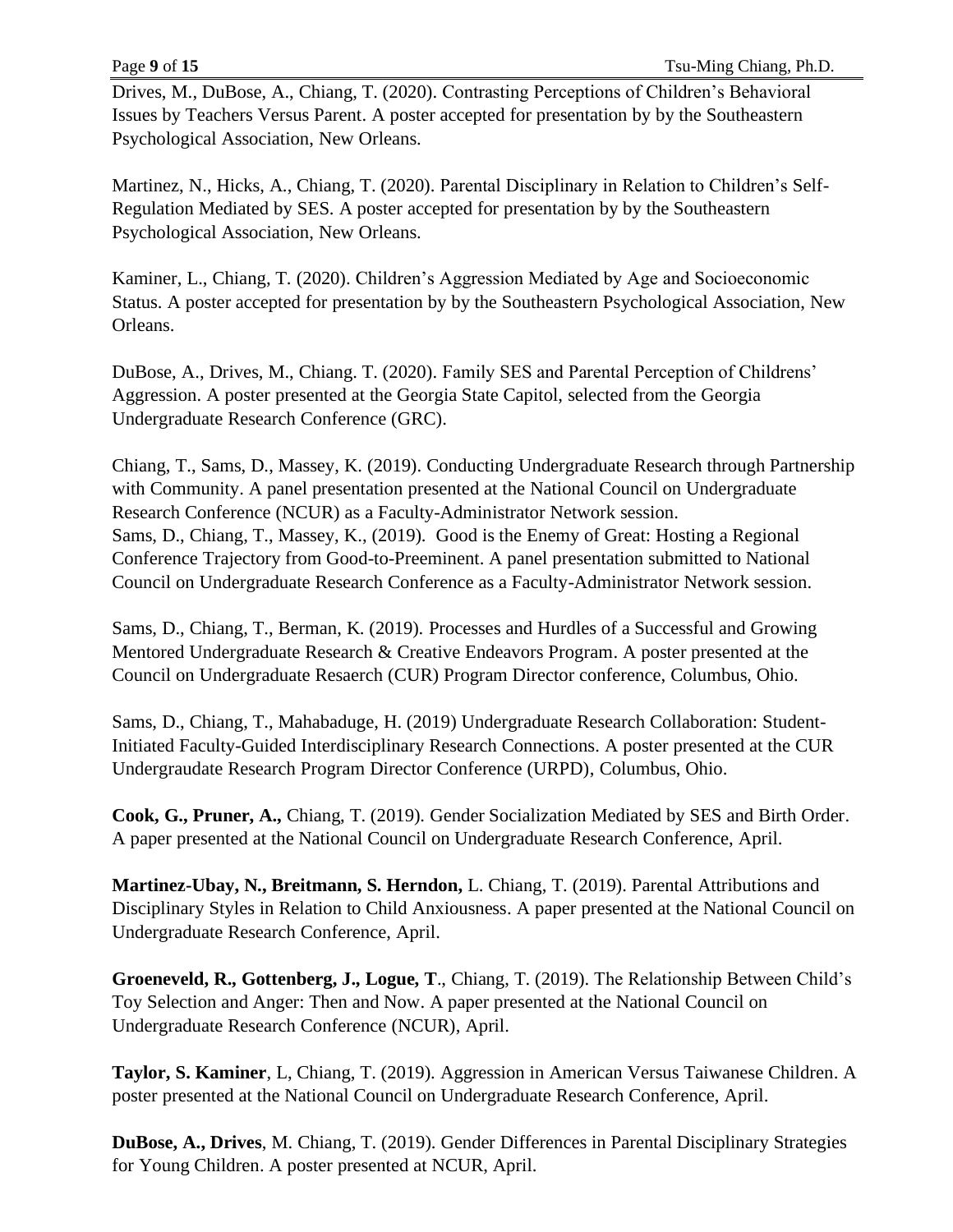**Carter, J. Chen**, **S**. Chiang, T. (2019). The Effects of Interpersonal Communications on Stress in College Students. A poster presented at NCUR, April.

**Chen, Y., Carter, J.,** Chiang, T. (2019). The Relationship Between Personality and Social Media Communications. A poster presented at NCUR, April.

**Drives**, M., **DuBose, A.,** Chiang, T. (2019). Parental Gender Beliefs and Attitudes Involving Child's Toy Play. The first GURC Poster presented at the Georgia Capitol hills, March 27.

Chiang, T., **Brietmann, S., Herndon, L., Martinez-Ubay, N., Cory, D**. (2019). Emotional Coaching on At-Risk Children's Social Competence Mediated by SES. A paper presented at the 65th conference held by Southeastern Psychological Association, Jacksonville, FL, March.

**Breitmann, S., Martinez-Ubay, N.** Chiang, T. (2019). Parental Attributions of Children's Behaviors Contrasting Head-Start and Montessori Programs. A poster presented at the 65<sup>th</sup> conference held by Southeastern Psychological Association, Jacksonville, FL, March, 2019.

**Herndon, L., Cory, D.,** Chiang, T. (2019). Perceived Children's Behavioral Issues Between Parents and Teachers. A poster presented at the  $65<sup>th</sup>$  conference held by Southeastern Psychological Association, Jacksonville, FL, March, 2019.

Chiang, T., McMullen, R., Sims, J., Sams, D. (2019). Innovative High Impact Learning Programs – Case Studies from Public Liberal Arts, Historically Black to Comprehensive Institutions . A panel presented at the Association of American Colleges and University (AACU). January 23- 26, Atlanta, GA.

**Gillespie, M., Dubose, A. Drives, M**., Chiang, T., **Maddox, T.** (2018). Parental Gender Beliefs and Attitudes Involving Child's Toy Play. A paper presented at the Georgia Undergraduate Research Conference, Gainesville, Georgia. Nov, 2018

Chiang, T., Brown, K. Sams, D. (2018). Undergraduate Research as a University's Signature Transformative Learning Experience. A panel presentation presented at the Council on Undergraduate Research Biennial Conference, July 2018.

Chiang, T., Sams, D. & Berman, K. (2018). Mentoring Undergraduate Research Through Study Abroad Courses. A panel presentation presented at the Council on Undergraduate Research Biennial Conference. July 2018.

Haeger, H., Chiang, T., Altman, J. (2018) Undergraduate Research Assessment 101 and Beyond - Framework and Toolkit. A panel presentation presented the Council on Undergraduate Research Biennial Conference, July 2018.

Schmolesky, M., Buddie, A., & Chiang, T. (2018). Barriers and Benefits to Undergraduate Research Engagement: Faculty and Administrative Perspectives from Psychology. A presentation at the Council on Undergraduate Research Biennial Conference, July 2018.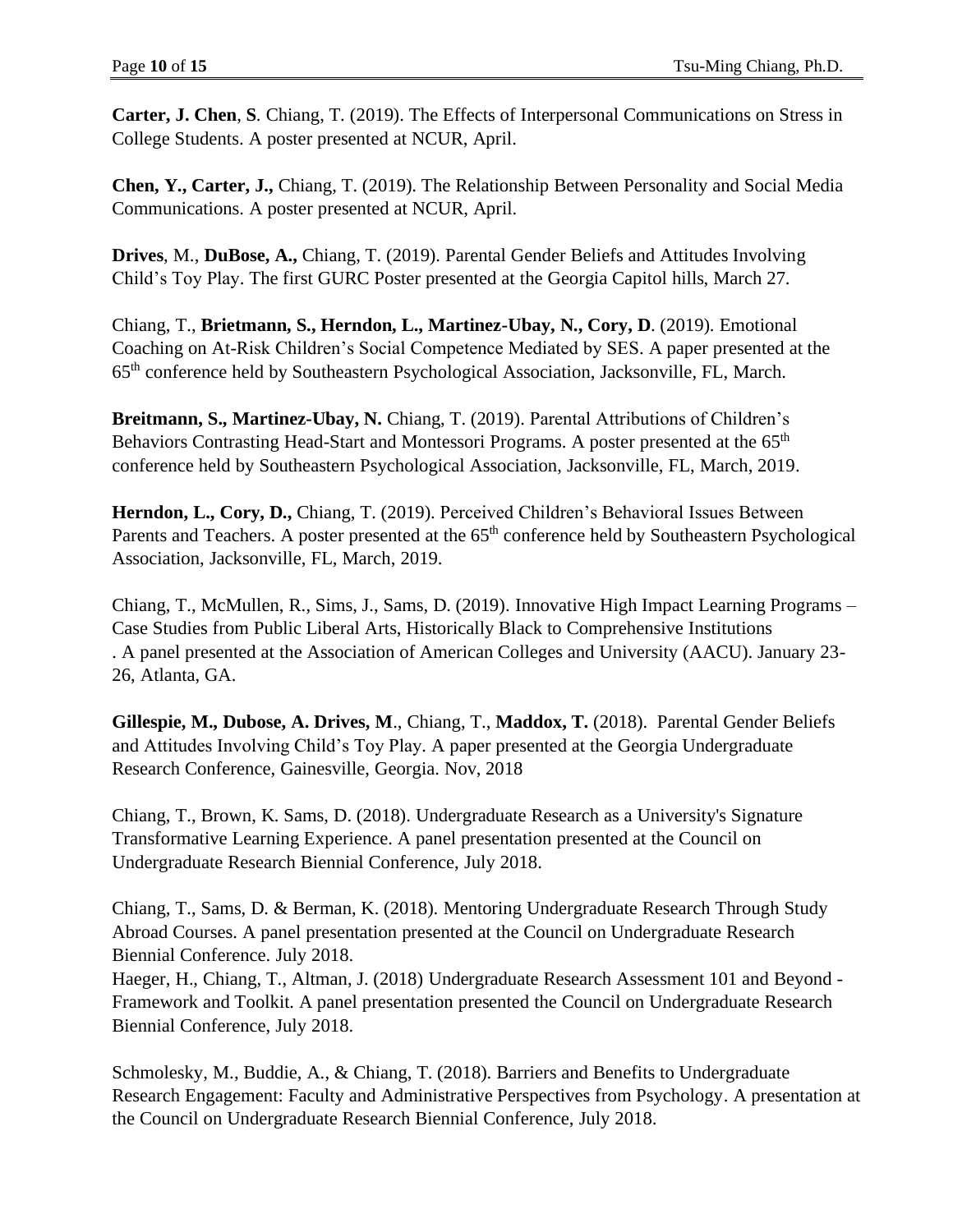Mahabaduge, H., Sams, D., Chiang, T., Massey, K. (2018). Undergraduate Research and Creative Endeavors: Lessons from a Professional Learning Community. A presentation at USG Teaching and Learning Conference, April 4-6, 2018.

Chiang, T., **Druhot, M., Groeneveld, R**. (2018). Behavioral and Emotional Implications of Security Object Use in Childhood. A paper presentation presented at the Southeastern Psychological Association, Charleston, SC, March, 2018.

**Groeneveld, R**. & Chiang, T. (2018). Parental Gender Beliefs and Children's Toy Selection in Low-income Families. A poster presented at CEPO for honor students at the Southeastern Psychological Association, Charleston, SC in March, 2018.

**Druhot, M., Jones, J., Vrudny, J**. & Chiang, T. (2018). Parenting Styles and Young Children's Social Competence. A poster presented at the Southeastern Psychological Association, Charleston, SC in March, 2018.

**Baez, D., Maddox, T., Atlow, G., D'Olympio, M**. & Chiang, T. (2018). Young Children's Hyperactivity and Social Competence. A poster presented at the Southeastern Psychological Association, Charleston, SC, March 2018.

**Barnett, S. Taylor, S. Dubose, A., &** Chiang, T. (2018). Aggression Levels in Head Start Versus Non-Head Start Children. A poster presented at the Southeastern Psychological Association, Charleston, SC, March, 2018.

**Barnett, S., Debose, A**. & Chiang, T. (2017). Exploring the Level of Aggression in Young Head Start Children. A paper presented at the Georgia Undergraduate Research Conference (GURC). October 29, 2017

Chiang, T., Sams, D., Berman, K. & Yao, J. (2017). High Impact Learning Through Mentored Research Opportunities. A panel presentation presented at the Undergraduate Research Program Director conference held by Council on Undergraduate Research (CUR), AZ.

Chiang, T., Berman, K., Sams, D., & Yao, J. (2017). Undergraduate Research in Community-Based Collaborations. A panel presentation submitted to the Undergraduate Research Program Director conference held by Council on Undergraduate Research (CUR), June, AZ.

Sams, D., Chiang, T., Berman, K. (2017). Embedding Undergraduate Research into Study Abroad Courses. A panel presentation submitted to the Undergraduate Research Program Director conference held by Council on Undergraduate Research (CUR), June, AZ. **Hegstetter, E. Perez, A**. & Chiang, T. (2017). The Influence of Parental Disciplinary Strategies on

Social Competence in Children. A paper presented at the Georgia College Undergraduate Research Conference.

**Freshley, A, Groeneveld, R., Druhot, M**. & Chiang, T. (2017). Parental Attribution Trends and Child Social Competence. A paper presented at the GC Undergraduate Research Conference.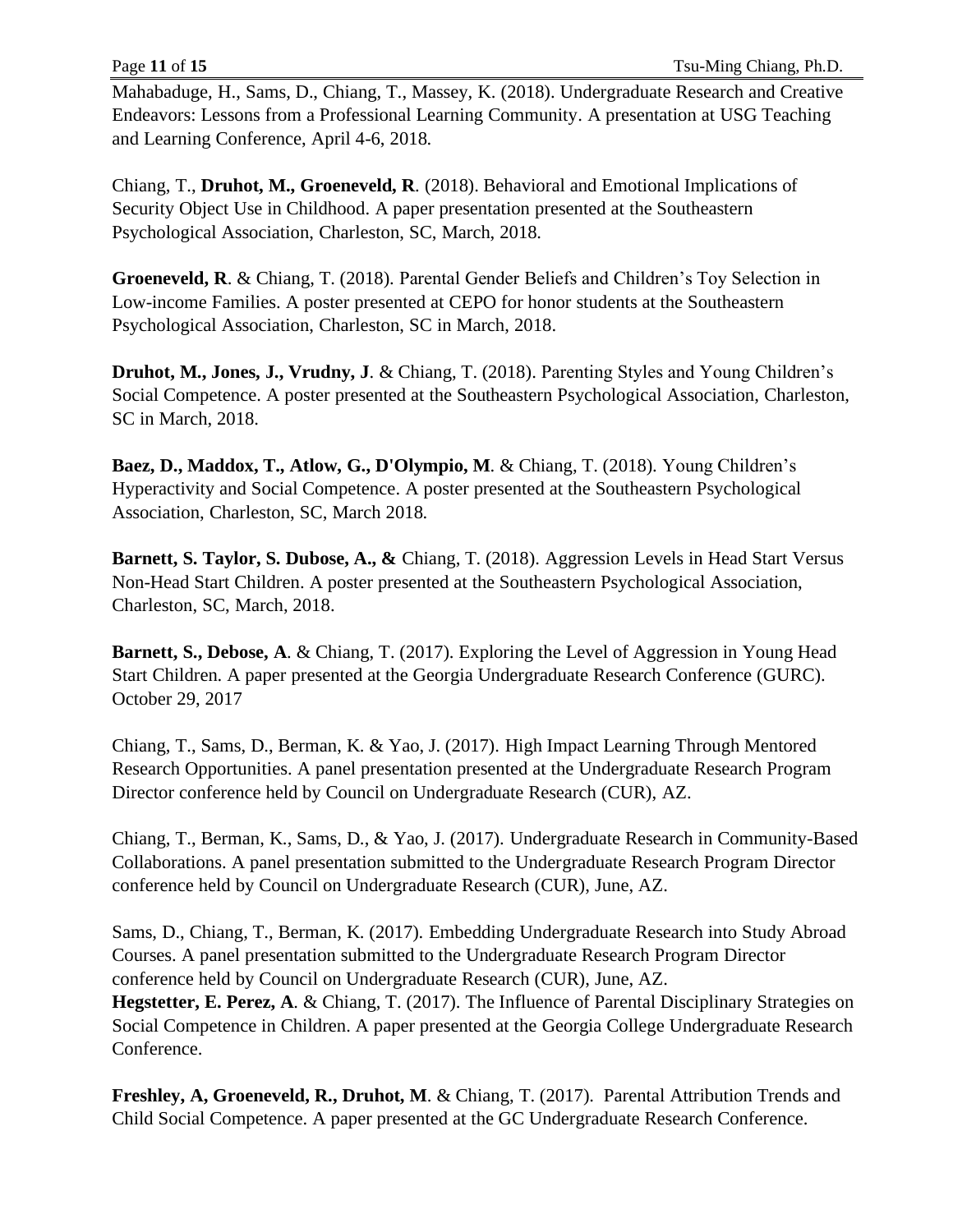Chiang, T., **Fitch, A., Van Boxel, K**. (2017). Benefits of Early Emotional Coaching on At-Risk Head Start Children's Behaviors. A paper presented in a Paper Session: Innovations in Promoting Social and Emotional Learning in Head Start, at the Society for Research in Child Development (SRCD), April 6, 2017 in Austin Convention Center, Texas.

**Fitch, A** Chiang, T., **Van Boxel, K**. (2017). Parental Involvement and Emerging Adults' Career Outlook and Life Satisfaction. A poster presented at the Society for Research in Child Development (SRCD), April 6, 2017 in Austin Convention Center, Texas.

Chiang, T., **Freshley, A., Padron, J., Hegstetter, E**. (2017). The Implications of Early Emotional Coaching on Autistic Children. A paper presented at the 63rd Southeastern Psychological Association (SEPA). March, Atlanta, GA.

**Freshley, A. Hegstetter, E.** Chiang, T. (2017). Parental Attributions and Internalizing versus Externalizing Behaviors in Children. A paper presented at the 63<sup>rd</sup> Southeastern Psychological Association (SEPA). March, Atlanta, GA.

**Padron, J., Scarboro, A., Garcia**, J. Chiang, T. (2017). Parental Attributions and Influence on Social Competence in Children. A poster presented at the 63rd Southeastern Psychological Association (SEPA). March, Atlanta, GA.

**Flanders, N.,** Chiang, T**., Stegall, M, Groeneveld, R., Hane, E.** (2017). The Impact of a Mentoring Program on Adolescent Girls' Self-Esteem. A poster presented at the 63rd Southeastern Psychological Association (SEPA). March, Atlanta, GA.

**Sinclair, K.,** Chiang, T., **Carroll, S., Flieger, A**. (2017). The Impact of Stress from College Students' Employment. A poster presented at the 63rd Southeastern Psychological Association (SEPA). March, Atlanta, GA.

**Hegstetter, E.,** Chiang, T**., Freshley, E.** (2017). The Influence of Parental Disciplinary Strategies on Aggression in Children. A paper presented at the 63rd Southeastern Psychological Association (SEPA). March, Atlanta, GA.

**Devine, L**., Chiang, T., **Carroll, S., Sinclair, K**. (2017). Impact and Coping Strategies of Financial Stress on College Students. A poster presented at the 63rd Southeastern Psychological Association (SEPA). March, Atlanta, GA.

Chiang, T. & Yao, J. (2017). Combining the Benefits of Two Worlds: Bringing Face-to-face Classroom Benefits to Online Learning. A paper submitted to 2017 Annual Meeting of Association of American Colleges and Universities (AAC&U).

Chiang, T. & Yao, J. (2017). Building Cultural Competence through Study Abroad and Service Learning. A paper submitted to 2017 Annual Meeting of AAC&U.

Chiang, T. (2017). Technology Use in Lowering Costs and Increasing Access to Learning. A paper submitted to 2017 Annual Meeting of Association of AAC&U.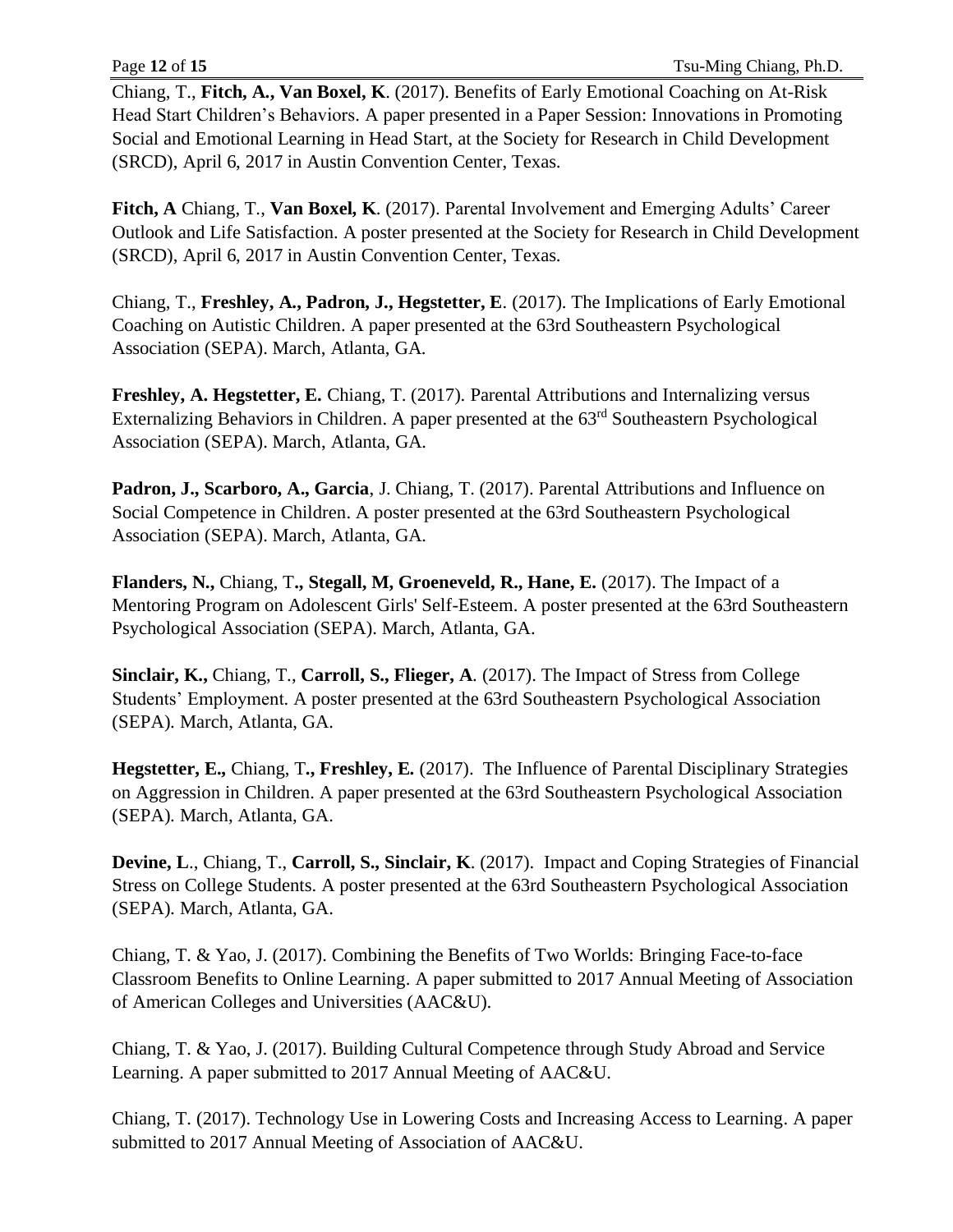**Hane, E., Groeneveld, R., Stegall, M, Flanders, N**. & Chiang, T. (2016). Parental Gender Beliefs and Toy Selection. A paper presented at the 5th Annual Southeast GURC conference, November 4- 5, Milledgeville, GA.

**Garcia, J., Padron, J., Scarboro, A.,** & Chiang, T. (2016). The Influence of Parenting Styles on Children's Social Competence. A paper presented at the 5th Annual Southeast GURC conference, November 4-5, Milledgeville, GA.

**Carroll, S., Devine, L.**, Chiang, T., **Sinclair, K**. (2016). Social Media Use and College Students' Romantic Relationships. A paper presented at the 5th Annual Southeast GURC conference, November 4-5, Milledgeville, GA.

**Hope, M., Freshley, A., Hegstetter, E**., Chiang, T. (2016). The Influence of Siblings in Young Children's Social Behaviors. A paper presented at the 5th Annual Southeast GURC conference, November 4-5, Milledgeville, GA.

Chiang, T., (2016). Infuse Cross-Cultural Undergraduate Research into Study Abroad Courses. A paper presented the Council of Undergraduate Research biennial Conference, Tampa, FL.

Chiang, T., Yao, J.F., Mills, C. (2016). Mentoring Undergraduate Research in STEM fields - Challenges and Solutions. A panel workshop presented at the biennial conference of CUR.

Johnson, S., Chiang, T., Sexton-Radek, K., Bates, S., & Couch, L. (2016). Institution Review Board 101 - What You Need to Know from Insiders. A panel workshop presented at the biennial conference of CUR, Tampa, FL.

Webster, S.; Chiang, T.; and Buddie, A. (2016). How to Advance Undergraduate Research: Lessons Learned from Different Types of Institutions. A panel workshop presented at the biennial conference of CUR, Tampa, FL.

Richards, R., Womack, V., Chiang, T., Fontenot, F., (2016). Leading Change: Making Excellence Inclusive. A workshop submitted to the National Association of Diversity Officers in Higher Education (NADOHE), San Francisco, California.

Stephenson, S., Chiang, T. (2016). Long Distance Romantic Relationship Influence on Stress and Satisfaction. A paper presented at the 19th Georgia College Undergraduate Research Conference.

Williamson, A., Hegstetter, E., Wheeler, J. Chiang, T. (2016) Contrasting Parental Attributions and Teacher Ratings of Aggression in Children. A paper presented at the 19th Georgia College Undergraduate Research Conference.

**Harden, C**., Chiang, T. (2016). Perceived Stress Levels by College Students in Relation to Class Standing and Time. A paper accepted by the National Council on Undergraduate Research (NCUR)

**Williamson, A., Hope**, M., Chiang, T. (2016). The Influence of Parental Attributions on Social Competence in Children at School. A paper presented at the NCUR conference, Asheville, NC.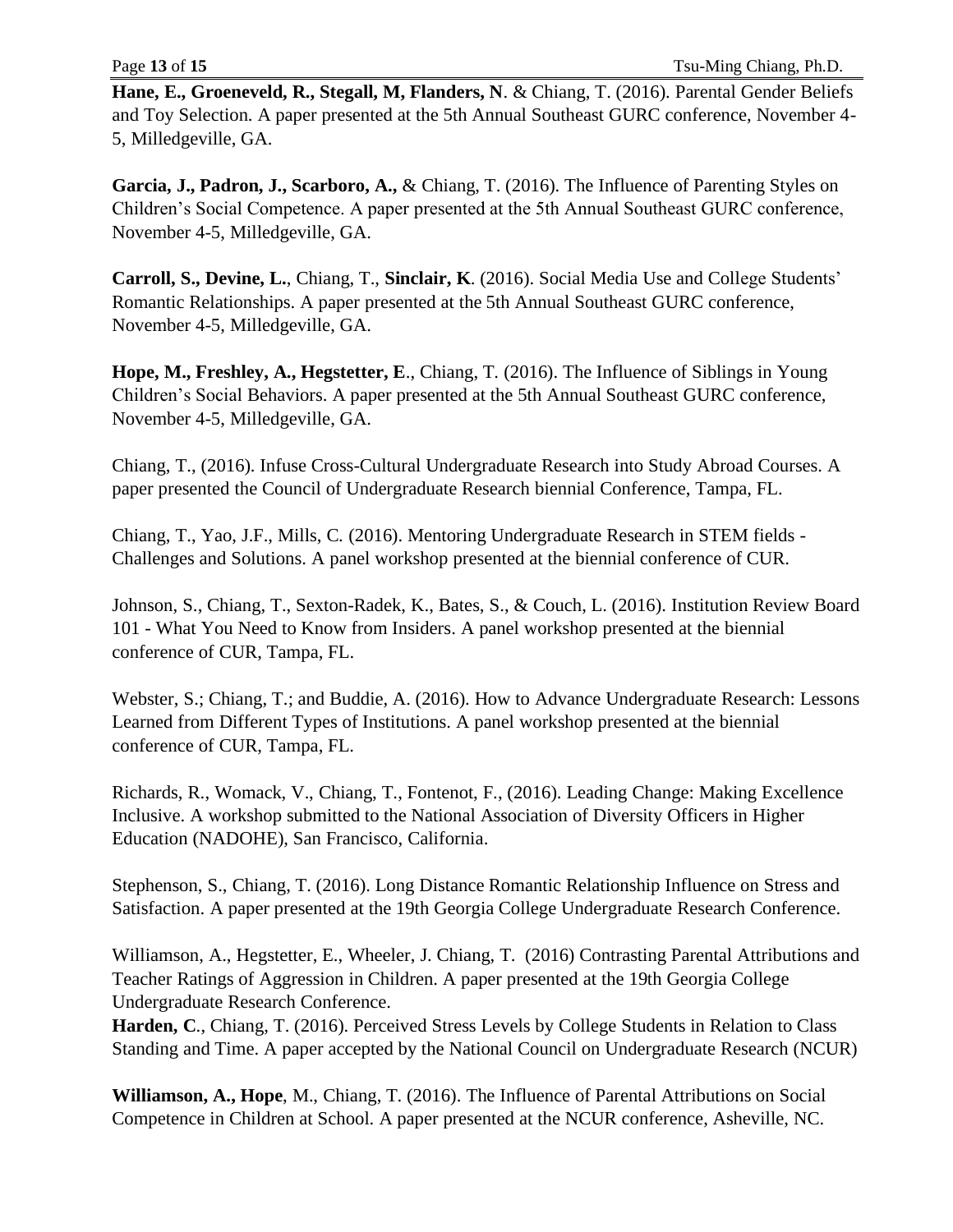**Stephenson**, S., Chiang, T. (2016). Stress and Long Distance Romantic Relationship in College Students. A poster presented at NCUR conference, Asheville, NC, April.

**Freshley**, A. Chiang, T. (2016). The Influence of Siblings on Prosocial Behaviors in Children. A poster presented at NCUR conference, Asheville, NC, April.

Chiang, T., **Cason**, **R**., **Williamson**, **A**., **Stephenson**, **S**. (2016) Implications of Childhood Security Object Attainment on Adult Attachment Styles. A paper presented at the 62<sup>nd</sup> conference of Southeastern Psychological Association (SEPA), New Orleans, March.

**Cason, R., Livingstone, S., Parks, G, Steinberg, K., Mercado-Rivas, D., Harden, C.**, & Chiang, T., (2016). Comparing Depression and Anxiety in African versus European American Children. A paper presented at the 62nd SEPA conference, New Orleans.

**Steinberg**, K., Chiang, T., & **Norton, M**. (2016). How Parental Beliefs and Involvement Influence Autonomy in College Students. A paper presented at the 62nd SEPA conference. New Orleans, March.

**Norton**, **M**., **Williamson**, **A**. **Wheeler**, J., **Hope**, **M.**, **Crowley**, **J**., & Chiang, T. (2016). Contrasting Parental Attributions and Teacher Ratings of Aggression in Children. A paper presented at the 62nd SEPA conference, New Orleans, March.

**Prince**, A, **Baker**, E., **Freshley**, A., & Chiang, T. (2016). Single versus Dual Parenting in Relation to Children's Prosocial Behaviors. A poster presented at the 62nd SEPA conference, New Orleans, March.

**Stephenson**, S, **Salzberg**, C, **Preston**, K, **Cook**, D, **Jean-Simon**, N., Chiang, T. (2016). Parental Influence on Gender Development Through Toy Selection in Children. A poster presented at the 62nd SEPA conference, New Orleans, March.

Chiang, T., Yao, J. (2016). Do and Don't of Teaching Online Courses. A poster presented at the National Institute for Teaching of Psychology (NITOP), St. Petersburg, FL.

**Fitch, A**., Chiang, T. (2015). Impact of Parental Involvement on Emerging Adults' Career Outlook & Life Satisfaction. A paper presented at the Georgia College Undergraduate Research conference. A winner paper selected to present at the Council of Public Liberal Arts Colleges (COPLAC) Southeast Regional Undergraduate Research, Scholarly, and Creative Activity Conference. April.

Chiang, T., **Fitch, A., Van Boxel, K**. (2015). The Implication of Emotional Coaching Intervention on At Risk Preschoolers. A paper presented at the Biennial Meeting of the Society for Research in Child Development (SRCD), Philadelphia, PA, March.

**Van Boxel, K., Cason, R., E., Fitch, A**., Chiang, T. **Lewis, T., Bowen**, A. (2015). The Relationship Between Parent-Child Attachment and Deviation in Child-Rearing Practices. A paper presented at the Southeastern Psychological Association (SEPA), Hilton Head, SC, March.